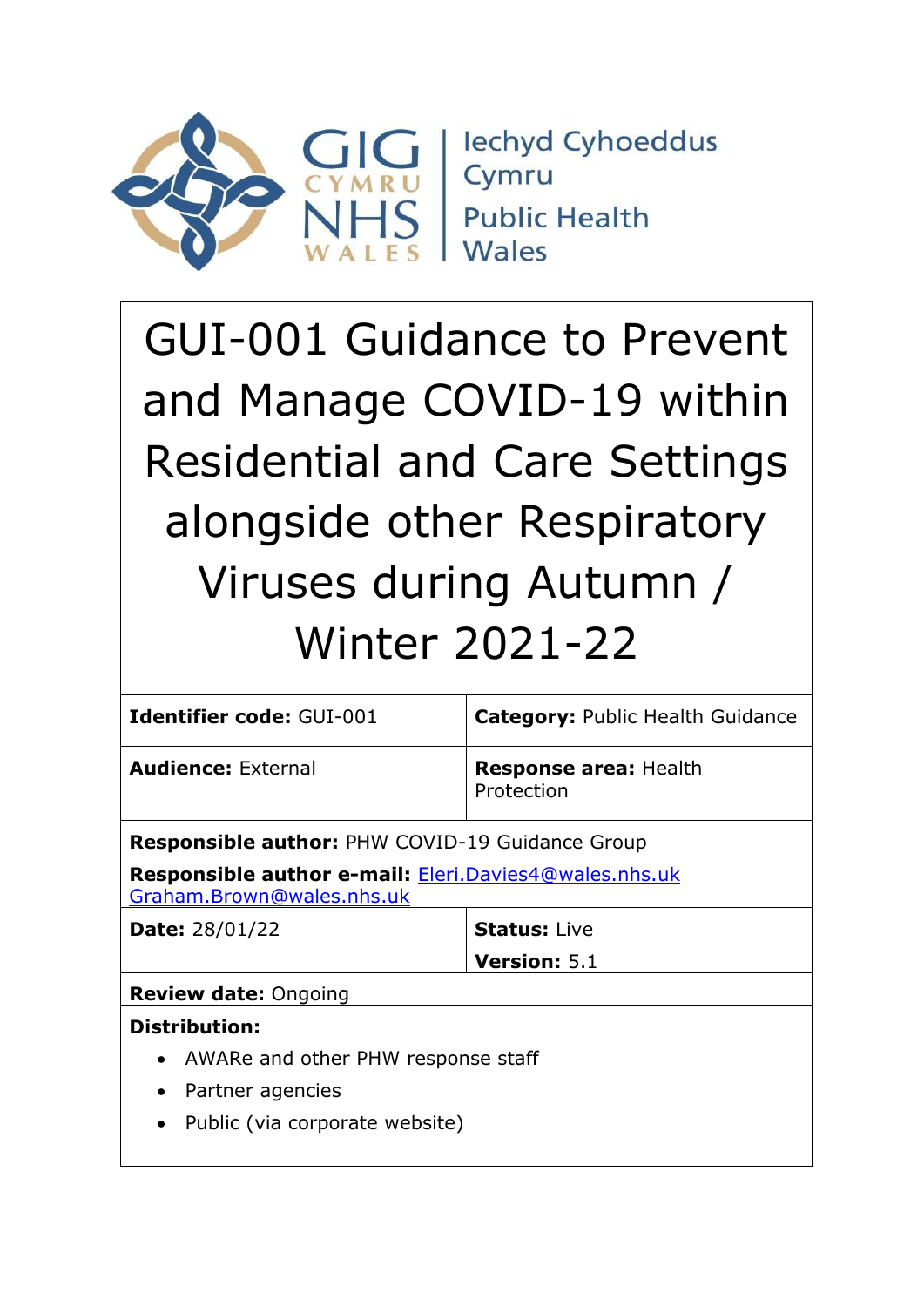### **Purpose and summary of document:**

Guidance to Prevent COVID-19 and Manage Cases, Incidents & Outbreaks in Care Homes, Supported Living and Supported Accommodation Settings in Wales

### **Document location:**

### **Archive version location:**

# <span id="page-1-0"></span>**Table of Contents**

| $\mathbf{1}$   |                                                                      |
|----------------|----------------------------------------------------------------------|
| 1.1            |                                                                      |
| 1.2            |                                                                      |
| 2              |                                                                      |
| 2.1            | Actions to prevent spread of infections including COVID-198          |
| 2.2            |                                                                      |
| 3              | What to do if you have a symptomatic individual within a care        |
| 3.1            |                                                                      |
| 3.2            | What to do if you have a COVID-19 positive individual associated     |
| 3.3            |                                                                      |
| 3.4            |                                                                      |
| 3.5            | When is an outbreak declared and when is it over? 13                 |
| 3.6            |                                                                      |
| 3.7            | What to do if you have a symptomatic staff member 14                 |
| 3.8            | What to do if a staff member has been identified as a contact of a   |
| $\overline{4}$ |                                                                      |
| 4.1            | Admission from hospital to care settings 15                          |
| 4.2            | Admission to a care setting from elsewhere  16                       |
| 5              | Supporting residents from care settings that require medical care 18 |
| 5.1            | Attending hospital for routine outpatient care or treatment 18       |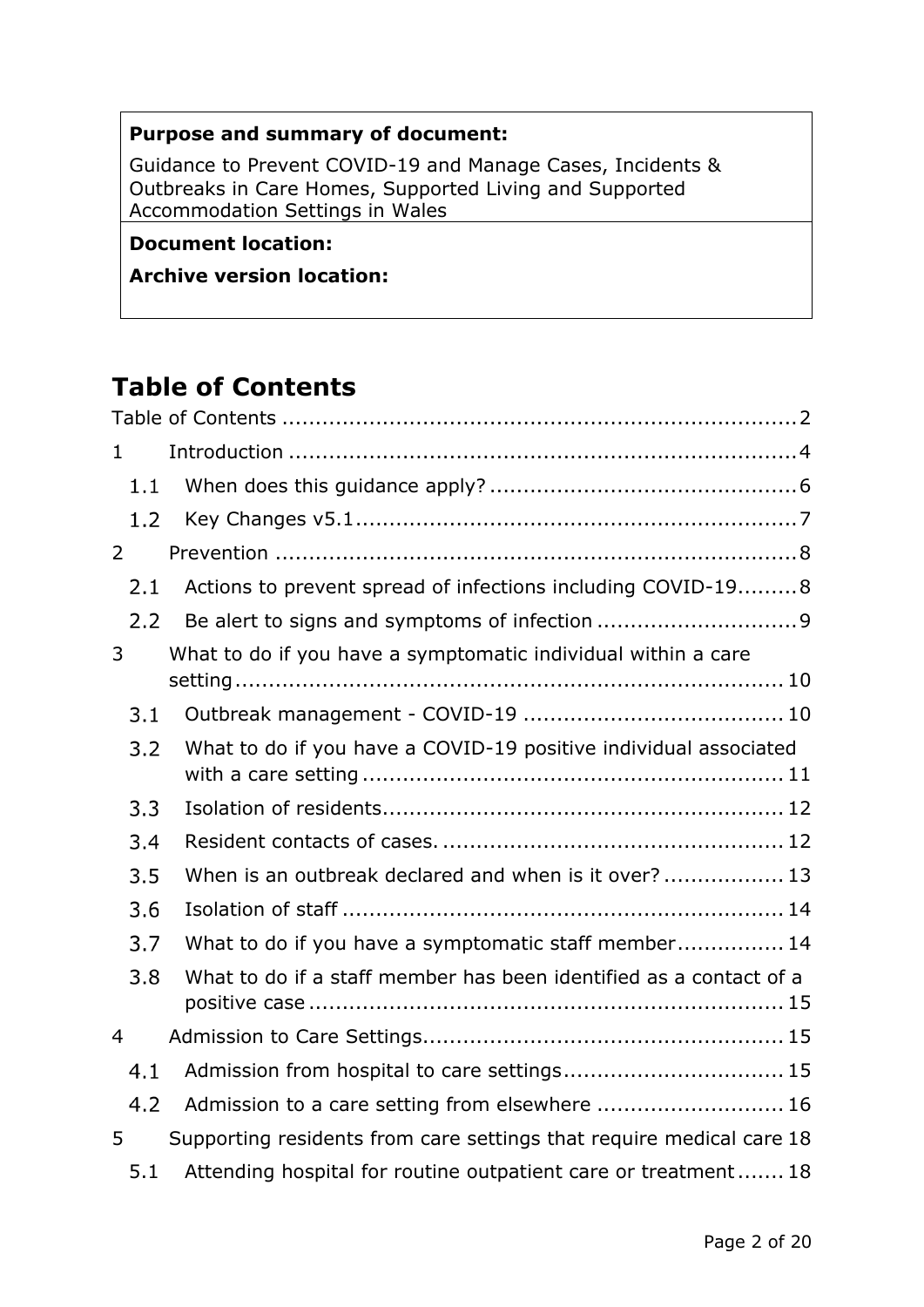| 5.2 Attending hospital accident and emergency departments 18 |
|--------------------------------------------------------------|
|                                                              |
|                                                              |
|                                                              |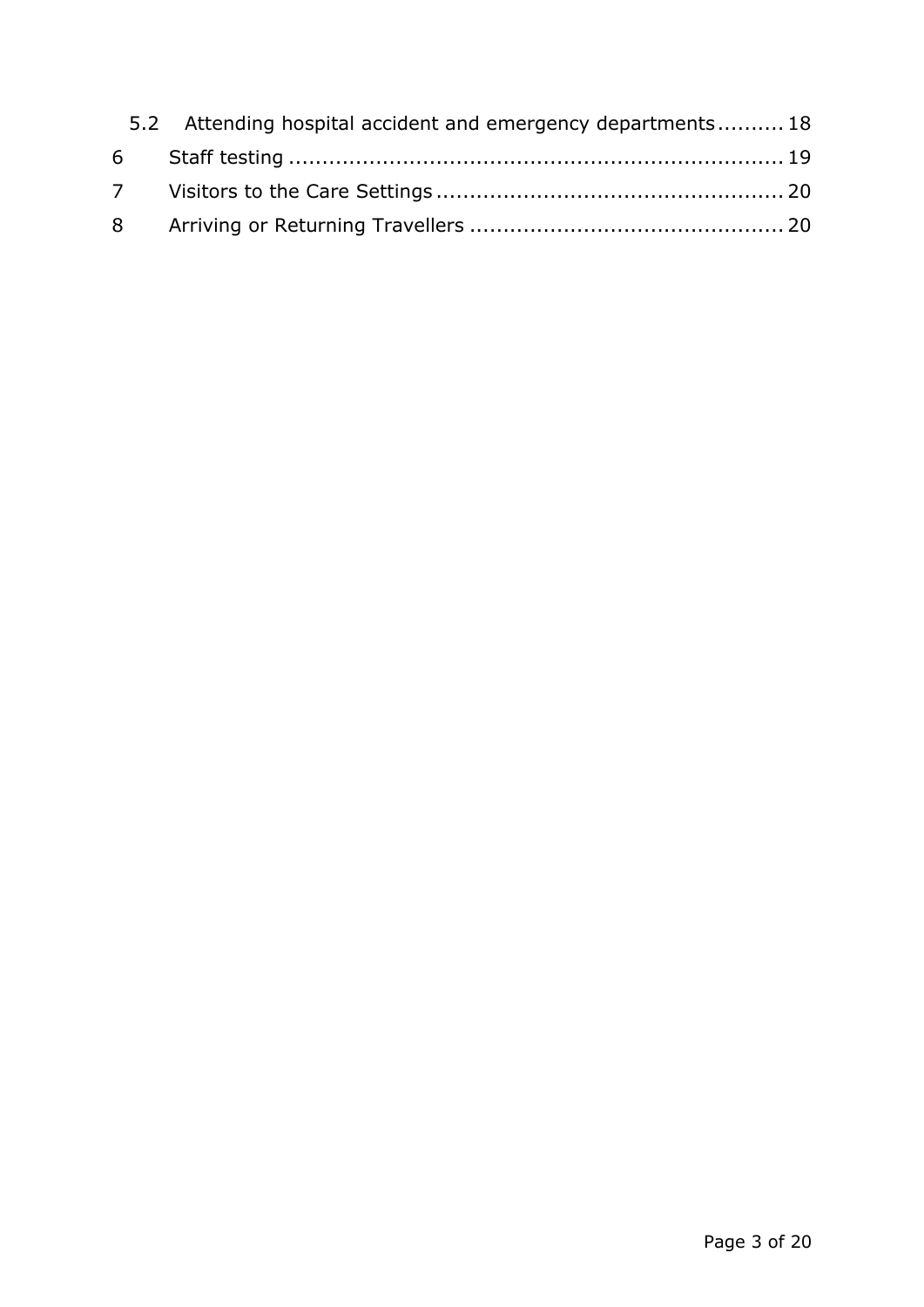# <span id="page-3-0"></span>**1 Introduction**

This public health guidance is intended for Local Authorities, Local Health Boards and providers of care homes or supported living/accommodation arrangements where people share communal facilities. Those working with, supporting and advising these settings should use this guidance (along with any linked supporting documents) as the basis for any advice given to ensure consistency.

The majority of this guidance can be applied across a range of settings including residential homes for adults, residential homes for children & young adults and supported living facilities where 24-hour care is provided. The guidance can also be applied in part to other settings such as retirement housing where there are communal facilities and additional care provision, as well as other communal facilities such as those for people recovering from substance use, those experiencing mental health problems, the homeless and those seeking asylum.

We also recognise that whilst this guidance applies to all settings there will be individual circumstances where it is difficult to implement the guidance. Such circumstances need to be considered on a case-by-case basis. Public Health Wales' local health protection team, supported by the environmental health team and your Local Health Board can provide specialist infection prevention and control advice to assist.

The guidance signposts to other sources of advice and information using hyperlinks.

If you are reading the document online or on a mobile device this will take you directly to the website or document. We have used this approach as policy changes frequently, with subsequent updates to documents.

The [Public Health Wales](https://phw.nhs.wales/topics/latest-information-on-novel-coronavirus-covid-19/information-for-health-and-social-care/) website, along with the [Welsh](https://gov.wales/health-professionals-coronavirus)  [Government](https://gov.wales/health-professionals-coronavirus) website, contains a range of sources of information on infection prevention and control, including some dedicated information for social care.

Some links in this document will take you to UK Government or UK Health Security Agency (UKHSA, formerly Public Health England) guidance. In these cases this guidance also applies in Wales. In some cases you may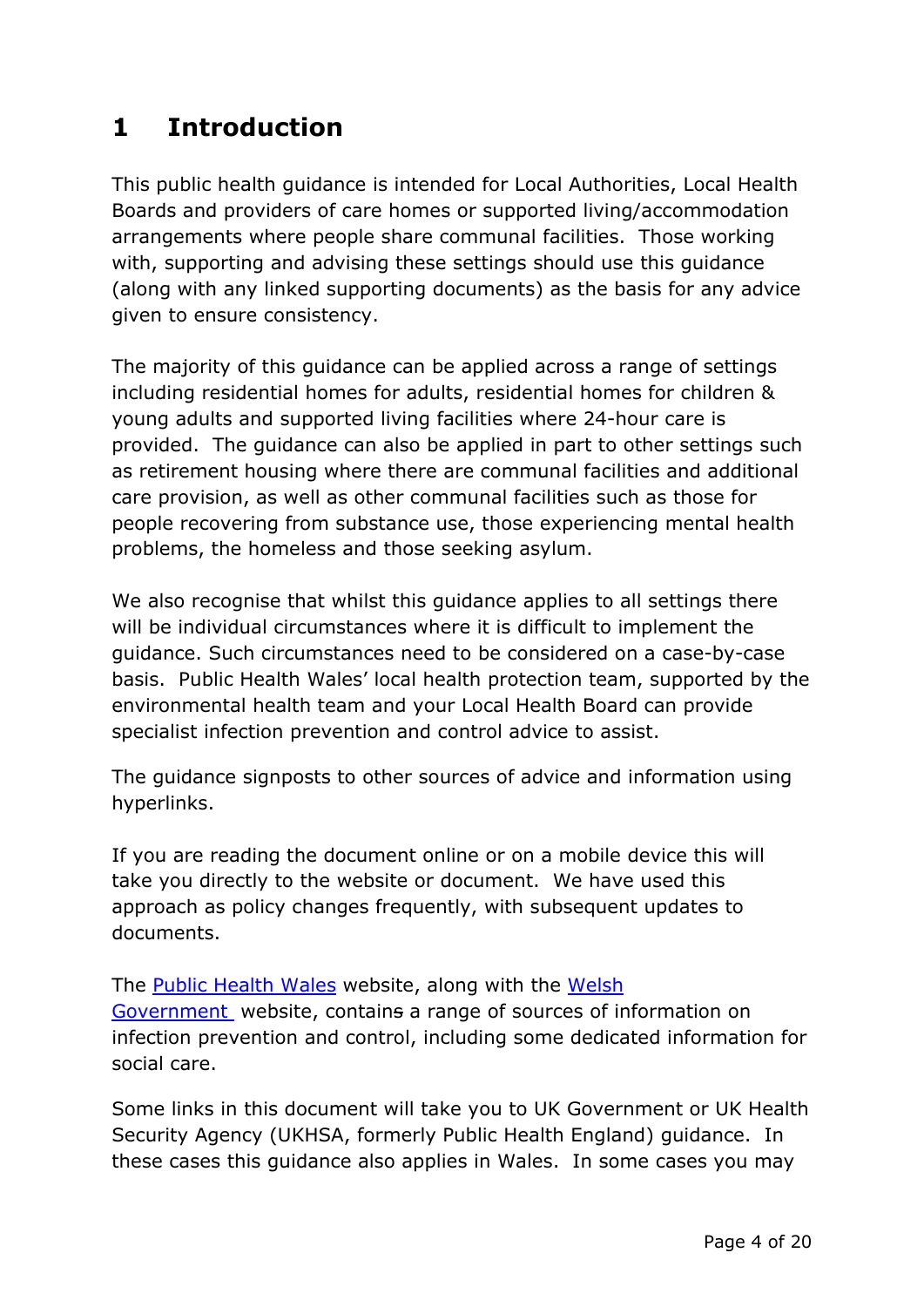find reference to England only sources of information, but always check there is no Wales specific guidance first.

### **Table 1 Application of guidance in different supported accommodation settings**

| <b>Setting</b>          | <b>Application</b>                                 |
|-------------------------|----------------------------------------------------|
| Residential and         | The guidance in this document will apply in full   |
| nursing homes for       | to these settings. Where stated the advice for     |
| older adults and those  | clinically vulnerable or extremely vulnerable      |
| who are clinically      | groups will apply.                                 |
| vulnerable              |                                                    |
| Residential care homes  | The majority of guidance in this document will     |
| for children            | apply in most situations except the elements       |
|                         | that relate to clinically vulnerable groups. It is |
| <b>Working with LAC</b> | recognised that children are less vulnerable to    |
|                         | severe disease so specific control measures        |
|                         | during an incident of outbreak may be applied      |
|                         | differently on the advice of Public Health         |
|                         | Wales, local authorities or a local incident       |
|                         | management team (IMT), for example to              |
|                         | enable children to return to school after an       |
|                         | initial period of isolation. Where specific        |
|                         | exceptions apply these have been highlighted       |
|                         | throughout the document.                           |
| Supported living 24     | These facilities are typically very similar to a   |
| hour                    | care home but are often smaller in size e.g.       |
|                         | equivalent to a household. The guidance will       |
| Guidance                | apply in respect of measures relating to staff.    |
|                         | Measures relating to residents/tenants will        |
|                         | depend on the level of clinical vulnerability but  |
|                         | for general preventative measures following        |
|                         | the guidance that applies to individual            |
|                         | households is most appropriate for smaller         |
|                         | settings with communal facilities such as          |
|                         | kitchen; living and dining rooms. During an        |
|                         | incident or outbreak advice will be provided to    |
|                         | the setting but following an initial period of     |
|                         | isolation a relaxation in some control measures    |
|                         | may be advised. It is recognised that the          |
|                         | provider in these settings may not have the        |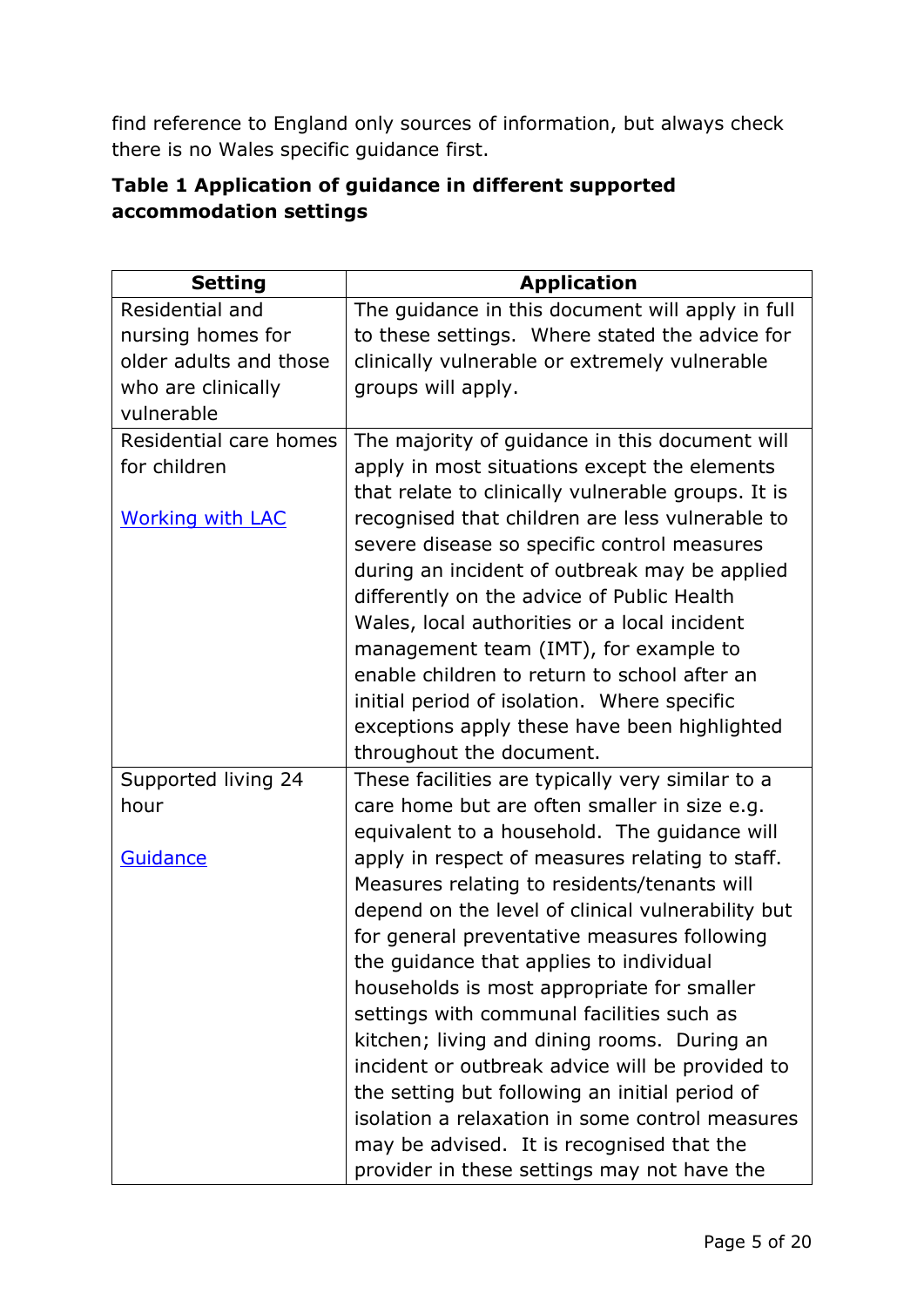| <b>Setting</b>    | <b>Application</b>                                  |
|-------------------|-----------------------------------------------------|
|                   | same degree of control or responsibility over       |
|                   | what happens in the setting as in a care home.      |
| Supported         | Retirement facilities would apply elements of       |
| Accommodation for | this guidance relating to the use of communal       |
| older adults      | facilities e.g. when there are restrictions for the |
|                   | general population on indoor mixing in private      |
| <b>Guidance</b>   | households or during an outbreak at the             |
|                   | setting on the advice of the IMT, Public Health     |
|                   | Wales or local authority. It is recognised that     |
|                   | the provider in these settings will not have the    |
|                   | same degree of control or responsibility over       |
|                   | what happens in the setting as in a care home       |
|                   | outside of the communal areas. In extra care        |
|                   | facilities where an element of 'care' may be        |
|                   | provided by staff from within the setting or        |
|                   | from an outside agency the measures set out         |
|                   | in this guidance relating to staff should apply.    |
| Supported         | These settings providing accommodation for          |
| Accommodation for | individuals who are often vulnerable can be         |
| vulnerable groups | high risk settings for infectious disease           |
|                   | transmission. Elements of this guidance             |
| Guidance          | relating to the use of communal facilities would    |
|                   | apply e.g. when there are restrictions for the      |
|                   | general population on indoor mixing in private      |
|                   | households or during an outbreak at the             |
|                   | setting on the advice of the IMT, Public Health     |
|                   | Wales or local authority. It is recognised that     |
|                   | the provider in these settings will not have the    |
|                   | same degree of control or responsibility over       |
|                   | what happens in the setting as in a care home       |
|                   | outside of the communal areas.                      |

### <span id="page-5-0"></span>**When does this guidance apply?**

This guidance aims to help settings prevent and reduce onward transmission of COVID-19. It has been reviewed and updated to align with current WG policy and preparation for autumn / winter 2021-22 and the need to manage other infectious diseases alongside COVID-19. This guidance does not replace the fundamentals of infection prevention and control as described in existing quidance, and should also be read in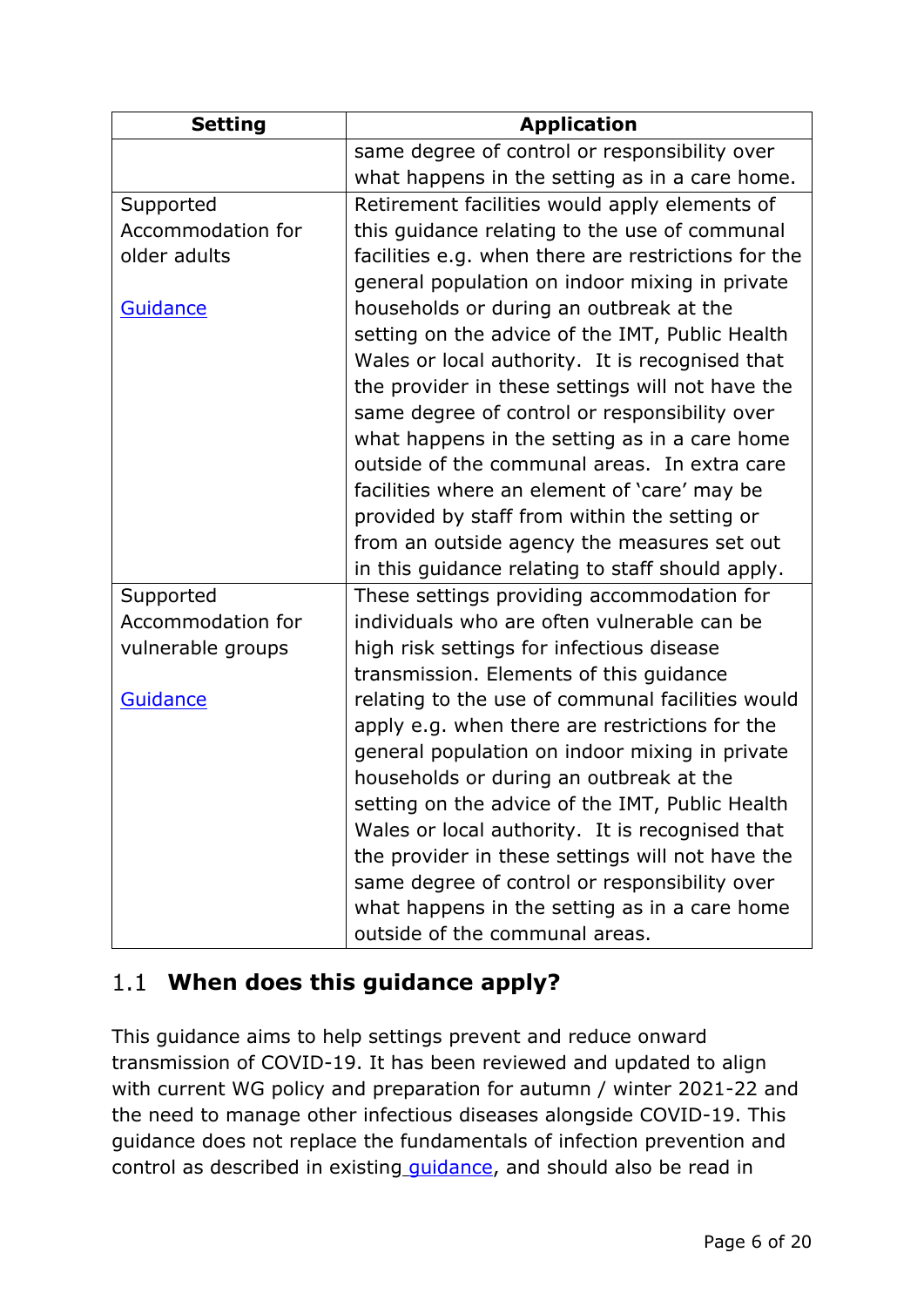conjunction with the [IP&C quick reference guide for care homes](http://www.wales.nhs.uk/sitesplus/documents/888/IP%26C%20Quick%20Reference%20Guide%20for%20Care%20Homes%202018.pdf) and the [UK COVID-19 IP&C Guidance.](https://www.gov.uk/government/publications/wuhan-novel-coronavirus-infection-prevention-and-control) It is important that those working with and within these settings check for the most up to date guidance.

#### <span id="page-6-0"></span> $1.2$ **Key Changes v5.1**

- The guidance has been updated to align with the move to alert level 0 in Wales.
- Whole home testing is no longer recommended as part of first line management of COVID-19 incidents / outbreaks or to declare an outbreak over. Whole home testing may still be recommended by an IMT or by the local Health Protection Team as part of investigation and management of an outbreak or incident of COVID-19.
- The declaration of an outbreak due to COVID-19, will now move back to a position consistent with existing guidance for the declaration of an outbreak due to any infectious disease, and be consistent with the management of influenza and other respiratory virus outbreaks in care homes.
- The guidance links to the key WG policies below:
	- o Coronavirus self-isolation guidance: [Self-isolation |](https://gov.wales/self-isolation)  [GOV.WALES](https://gov.wales/self-isolation)
	- o Care Home Visiting Guidance: [Visits to care homes: guidance](https://gov.wales/visits-care-homes-guidance-providers-html)  [for providers \[HTML\] | GOV.WALES](https://gov.wales/visits-care-homes-guidance-providers-html)
	- o Hospital Discharge Requirements: Hospital discharge service [requirements: COVID-19 | GOV.WALES](https://gov.wales/hospital-discharge-service-requirements-covid-19)
	- o Testing guidance:
		- [Care homes testing policy \[HTML\] | GOV.WALES](https://gov.wales/testing-process-care-homes-covid-19-html#section-43096)
		- [Social care alert levels COVID-19 testing guidance |](https://gov.wales/social-care-alert-levels-covid-19-testing-guidance)  [GOV.WALES;](https://gov.wales/social-care-alert-levels-covid-19-testing-guidance)
		- [COVID-19 testing strategy | GOV.WALES](https://gov.wales/covid-19-testing-strategy)
	- o Guidance for health and social care workers: [https://gov.wales/covid-19-contacts-guidance-health-and](https://gov.wales/covid-19-contacts-guidance-health-and-social-care-staff-html)[social-care-staff-html](https://gov.wales/covid-19-contacts-guidance-health-and-social-care-staff-html)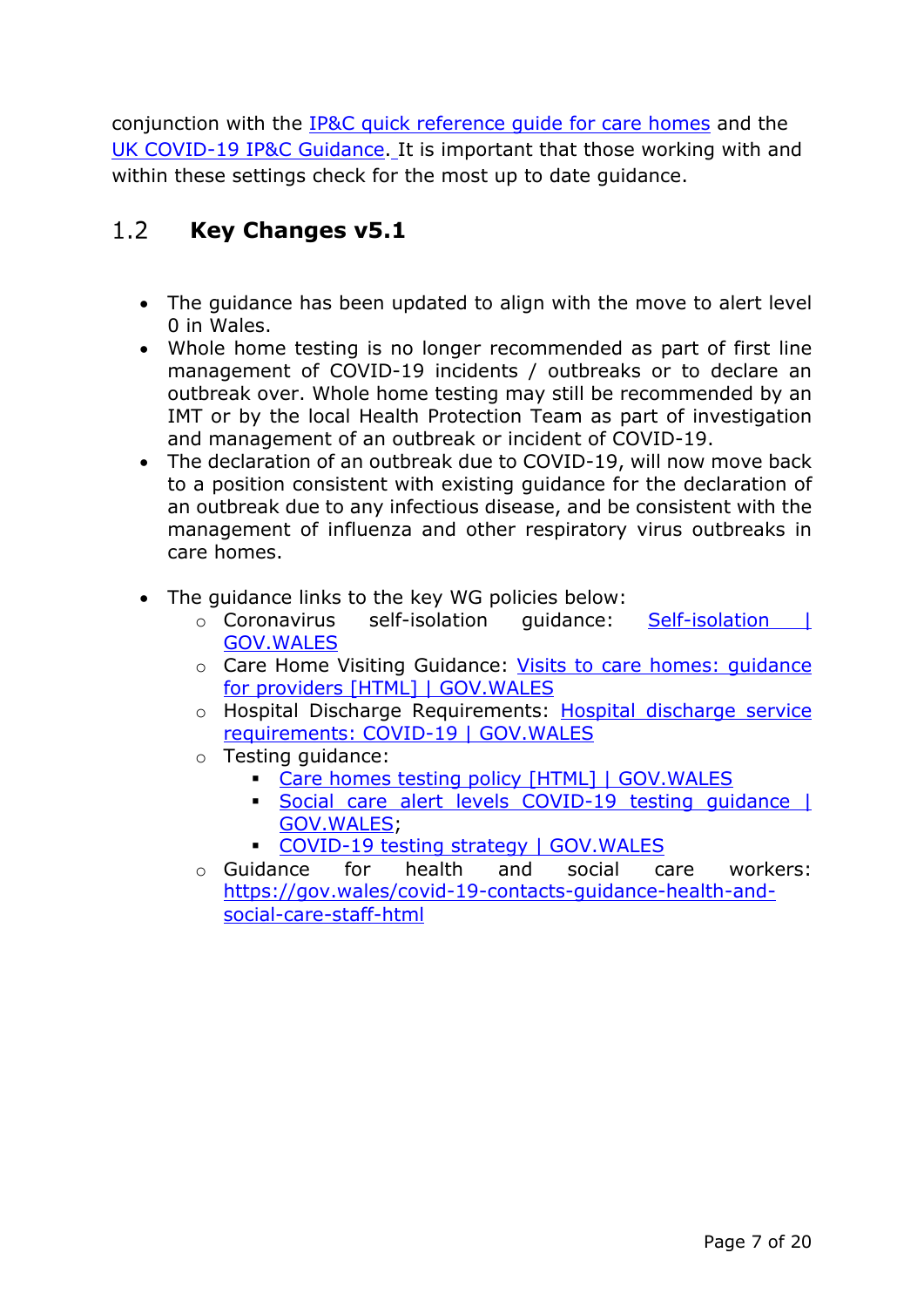# <span id="page-7-0"></span>**2 Prevention**

#### <span id="page-7-1"></span> $2.1$ **Actions to prevent spread of infections including COVID-19**

The most effective measure to reduce COVID-19 circulating within a setting is to reduce the risk of the virus being introduced into the setting through effective control measures. These measures will also reduce the spread of other respiratory viruses and infections.

[Operational guidance for healthcare services](https://gov.wales/preparing-health-care-environments-autumn-and-winter-2021-2022-operational-guidance) to assist with preparations for autumn / winter 2021/22 [has been issued by Welsh Government:](https://gov.wales/preparing-health-care-environments-autumn-and-winter-2021-2022-operational-guidance)

### **Vaccination**

Residents and care workers should be encouraged to have their COVID-19 vaccinations including booster doses as well as their annual influenza vaccinations.

### **Self-isolation**.

All staff and visitors should follow the Welsh Government guidance for [self-isolation](https://gov.wales/self-isolation) and not attend the setting if they have symptoms of COVID-19. Staff and visitors should speak to the setting prior to attending if they have been identified as a contact of a positive case or a household member has symptoms, or has tested positive.

Staff and visitors should also be reminded that particularly at this time of year they should not attend the setting if they are unwell / have respiratory or flu-like symptoms. If they have symptoms they should not return to work until fit to do so even if their COVID-19 PCR test is negative.

It is advised that care settings undertake internal audits to assess their control measures.

### **Testing**

Residential and care home settings should follow Welsh Government social care staff testing requirements as well as the general COVID-19 testing strategy for Wales.

[Social care alert levels COVID-19 testing guidance | GOV.WALES](https://gov.wales/social-care-alert-levels-covid-19-testing-guidance)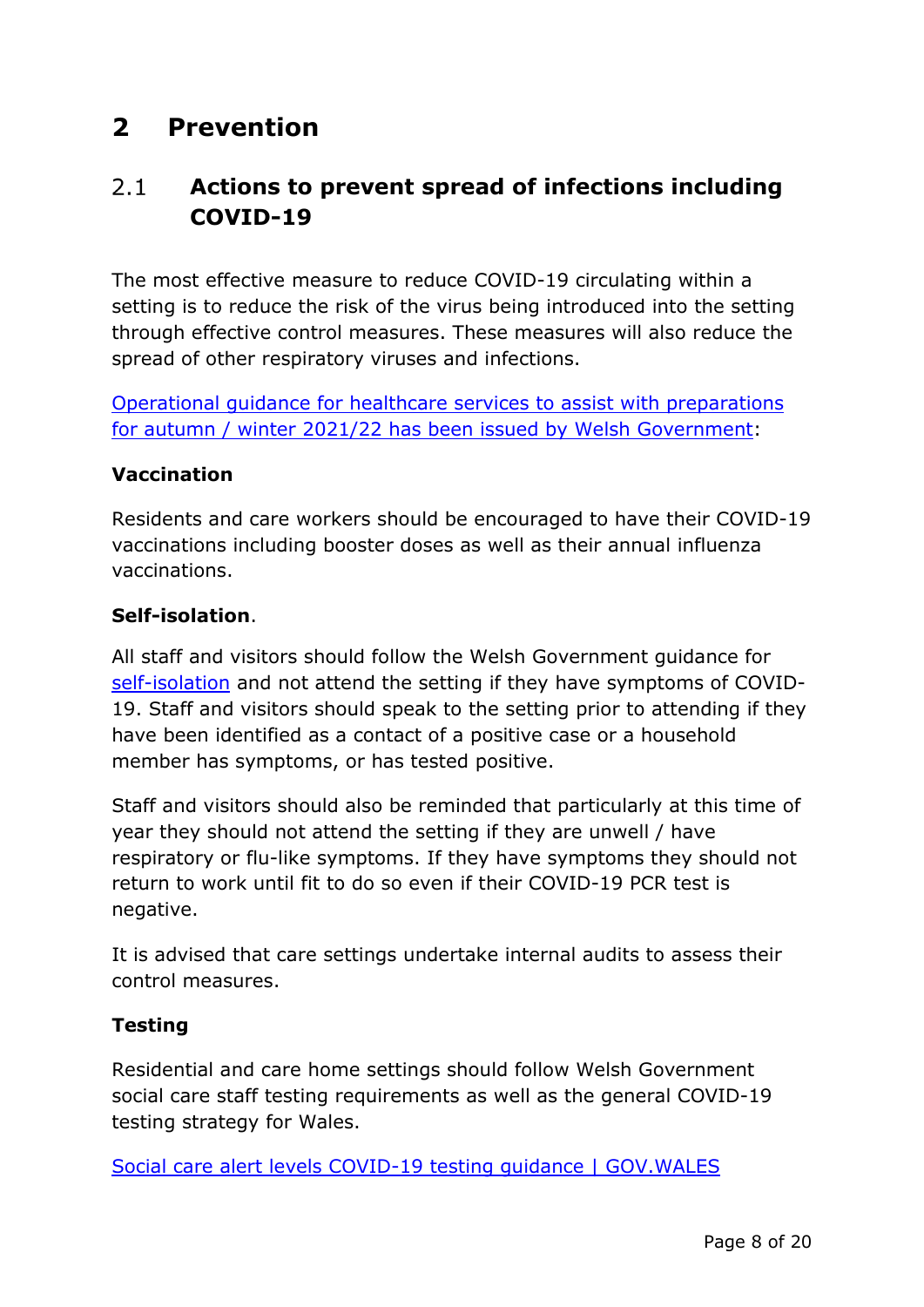### [COVID-19 testing strategy | GOV.WALES](https://gov.wales/covid-19-testing-strategy)

For further information and advice on testing for residents going out into the community refer to Welsh Government [visits to care homes:](https://gov.wales/visits-care-homes-guidance-providers) guidance [for providers](https://gov.wales/visits-care-homes-guidance-providers)

#### <span id="page-8-0"></span> $2.2$ **Be alert to signs and symptoms of infection**

All care settings must be vigilant for the symptoms of COVID-19 amongst residents and staff. All residents should be periodically assessed for the development of the following:

- Fever (≥37.8°C),
- Cough and/or shortness of breath
- Loss of or change to taste and or smell.

Symptoms **can** be less clear amongst the clinically vulnerable and with pre-existing health problems. Be aware of any changes in resident's wellbeing including:

- Respiratory symptoms,
- Flu-like symptoms,
- New confusion,
- Reduced mobility
- Diarrhoea

For people with a learning disability, autism, mental health problems or dementia we suggest that you read this [guidance](https://www.england.nhs.uk/coronavirus/publication/letter-responding-to-covid-19-mental-health-learning-disabilities-and-autism/) which has information about the additional things to do if you are caring for these individuals.

During winter months it is likely that other respiratory viruses including influenza will be circulating, individuals with symptoms of respiratory disease should be tested with a multiplex PCR for respiratory viruses, which includes influenza and SARS CoV-2 to be arranged through the local health board in the same way as diagnostic tests are normally requested.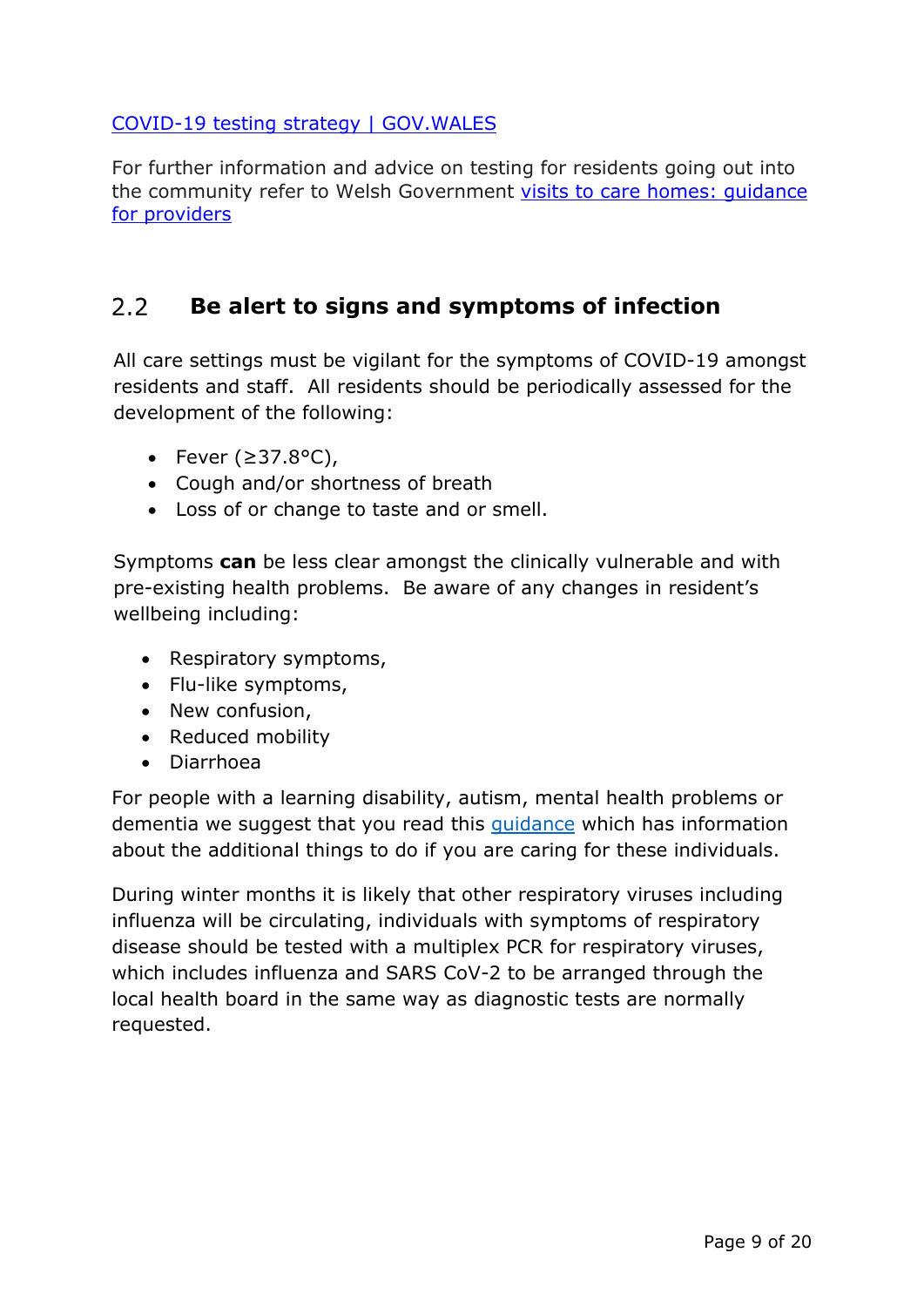# <span id="page-9-0"></span>**3 What to do if you have a symptomatic individual within a care setting**

Any resident or tenant presenting with symptoms of respiratory disease – flu like illness or COVID-19 symptoms, should be promptly isolated in a single room with a separate bathroom where possible. Staff should adhere to strict infection prevention and control policies to minimise the risk of transmission to other residents and the staff themselves.

Multiplex PCR testing of the *symptomatic* individual should be arranged through the Health Board.

**Do not use** the Care Home Testing Portal or Lateral Flow Tests to test symptomatic residents.

#### <span id="page-9-1"></span> $3.1$ **Outbreak management - COVID-19**

Aligning our approach to managing incidents and outbreaks of COVID-19 with our general approach to managing other infections means that we have moved away from designating care homes as "Red" for COVID-19. During the winter months there will be challenges to manage influenza and diarrhoea and vomiting outbreaks as well as COVID-19 (including the Omicron variant).

In general outbreaks should be managed on the basis of a risk assessment, with admissions into the home being considered as part of this. Automatically closing the home to all admissions when an outbreak is declared does not account for the myriad of considerations as to whether an individual can be admitted and cared for safely within the setting. COVID-19 incidents / outbreaks will not be the sole focus over the winter.

The same principle should apply for visitors to the home, with asymptomatic fully vaccinated individuals who have not had close contact with a case still able to receive visits over and above the "essential visitor", providing those visitors follow the visitor's guidance as usual. See Welsh Government Care Home Visiting Guidance. [Visits to care](https://gov.wales/visits-care-homes-guidance-providers-html)  [homes: guidance for providers \[HTML\] | GOV.WALES](https://gov.wales/visits-care-homes-guidance-providers-html)

For care home residents who are not close contacts of a case of COVID-19, consideration may be given to allowing asymptomatic fully vaccinated individuals to continue to leave the home / visit family / socialise.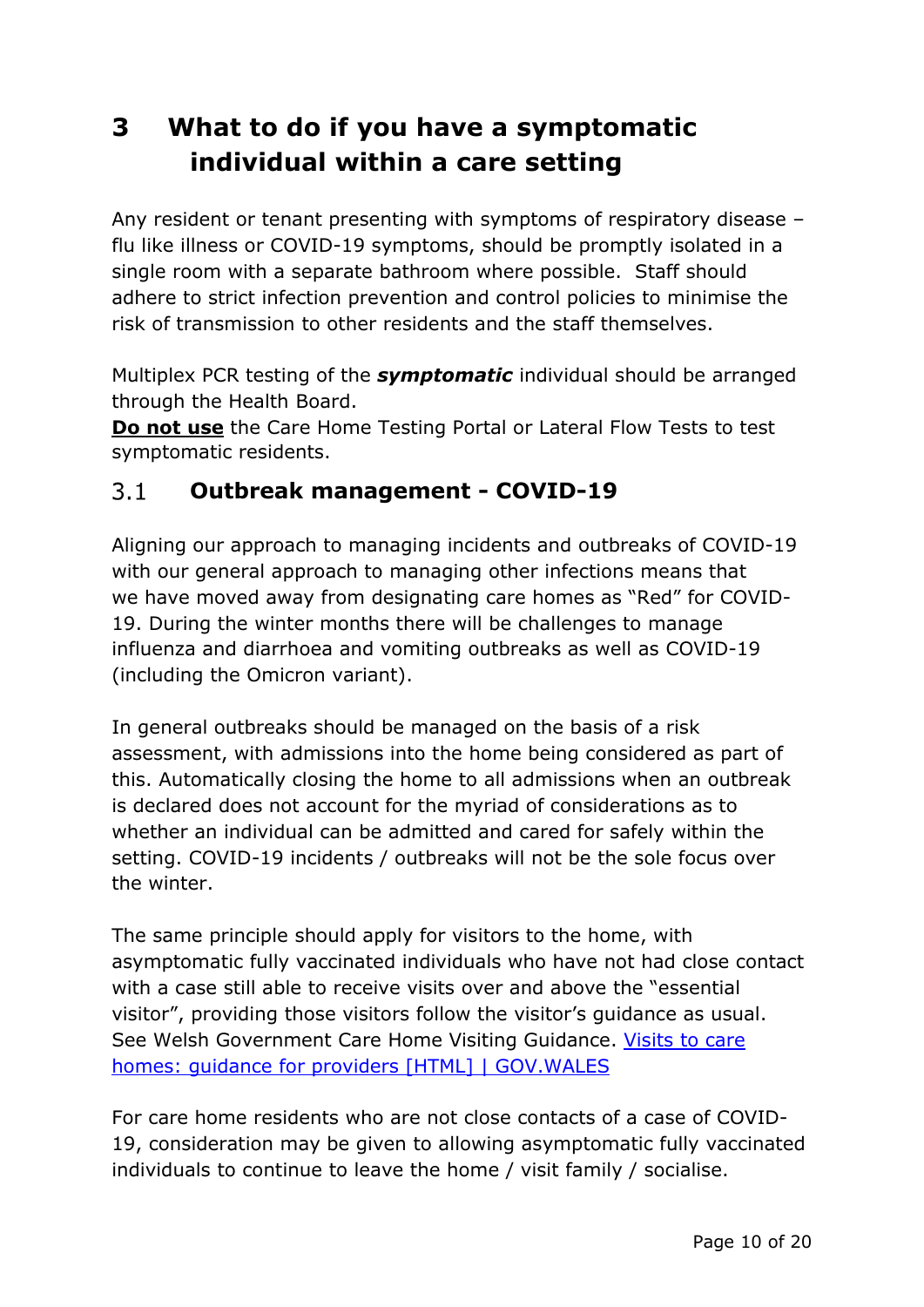#### <span id="page-10-0"></span> $3.2$ **What to do if you have a COVID-19 positive individual associated with a care setting**

On identification of a positive case the care setting should:

- Ensure Infection Prevention & Control measures in place are reviewed and reinforced.
- Staff have been fully briefed on the care required for the COVID-19 positive person.
- Increase monitoring of resident's health within the setting
- Assess the likelihood of acquisition from within the care home environment or outside the setting via community, household or social contacts.
- Ensure that any returning residents or new admissions due to come into the setting are risk assessed.
- Cleaning schedules should be increased with particular attention to cleaning high touch points, such as door handles, shared walking aids, call bells / buttons.
- Display signs to inform of the situation and to highlight the infection control measures.
- Provide a situational update to residents/tenants, visitors, family and staff if there is a confirmed case of COVID-19
- Staff should follow WG guidance on regular COVID-19 testing Care [homes testing policy \[HTML\] | GOV.WALES](https://gov.wales/testing-process-care-homes-covid-19-html#section-43096)
- If the case is in a resident, the setting should speak to the staff members who have been providing care to the resident to ensure that there were no lapses in PPE that could result in staff members being identified as a contact. If any staff members are identified as contacts they should be advised to follow WG quidance on healthcare worker management of contacts.
- If the case is in a member of staff, the setting should speak to the staff members to ensure that there are no workplace contacts as a result of social contact or any lapses in PPE.
- If any residents are identified as contacts they should follow WG [guidance](https://gov.wales/self-isolation) for contacts.

**Please note:** If the care setting has concerns they should seek advice from their Local Authority (EHO team) or Public Health Wales Health Protection Team.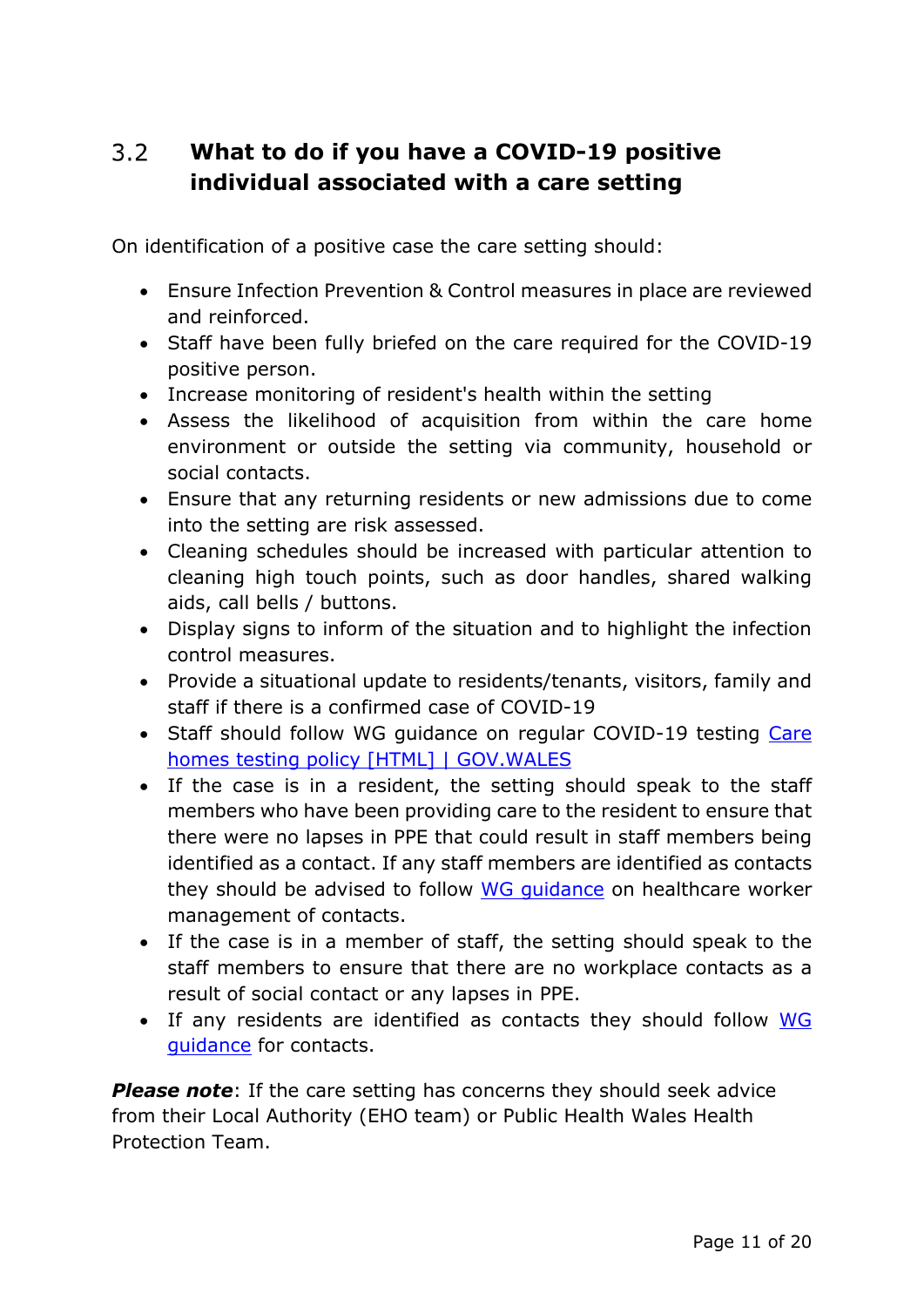#### <span id="page-11-0"></span> $3.3$ **Isolation of residents**

Residents who test positive for COVID-19 must isolate. Welsh Government advice on self-isolation should be followed. [Self](https://gov.wales/self-isolation)[isolation | GOV.WALES](https://gov.wales/self-isolation)

As a precautionary approach those who are considered to be extremely [clinically vulnerable](https://gov.wales/guidance-protecting-people-defined-medical-grounds-clinically-extremely-vulnerable-coronavirus) could be considered for a longer period of isolation for 10 days or until symptoms resolve whichever is longer, with at least 48 hours fever free without medication prior to release from isolation.

Younger adults and children should remain in isolation as per WG Selfisolation guidance, with at least 48 hours fever free without medication prior to release from isolation.

#### <span id="page-11-1"></span> $3.4$ **Resident contacts of cases.**

Guidance on self-isolation in relation to COVID-19 management in the community can be found [here.](https://gov.wales/self-isolation)

If individuals have been in close contact with someone who has coronavirus they will not need to self-isolate if they are fully vaccinated and do not have any symptoms, but are strongly advised to take daily LFD tests – refer to WG quidance for detail.

If the resident/s are not fully vaccinated and have been in close contact with someone who has COVID-19, even if they do not have symptoms, they will need to self-isolate. Check latest [WG guidance.](https://gov.wales/self-isolation)

The same principle should apply for visitors to the home, with asymptomatic fully vaccinated individuals who are contacts of a case, still able to receive visits over and above the "essential visitor", providing those visitors follow the visitor's guidance.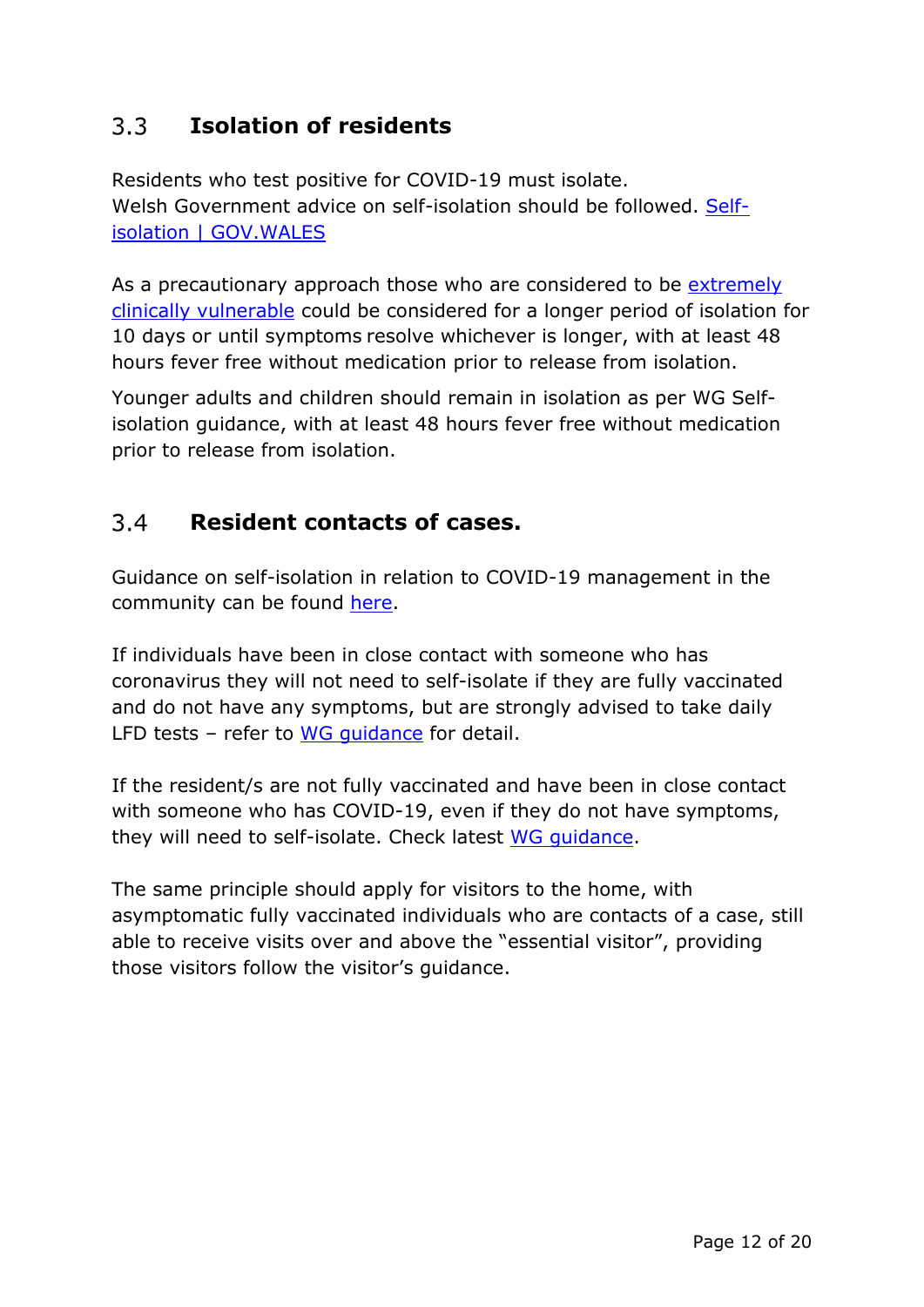#### <span id="page-12-0"></span>**When is an outbreak declared and when is it over?**  $3.5$

The care setting does not need to report a single positive case identified in their setting to their Local Authority or local Health Protection team unless specific advice is required.

An incident / outbreak of COVID-19 will be declared following investigation, if two or more patient or staff cases of COVID-19 occur within the care home setting and where infection / ongoing transmission is linked within the care home setting.

For adult care homes ONLY, if the criteria for an incident / outbreak is met notification should be sent to Public Health Wales using ANNEX C of *[SOP-020: Management of incidents, and outbreaks of acute respiratory](https://phw.nhs.wales/topics/latest-information-on-novel-coronavirus-covid-19/information-for-health-and-social-care/sop-020/)  infection [\(ARI\) in residential care settings for adults for the winter period](https://phw.nhs.wales/topics/latest-information-on-novel-coronavirus-covid-19/information-for-health-and-social-care/sop-020/)  [2021/22.](https://phw.nhs.wales/topics/latest-information-on-novel-coronavirus-covid-19/information-for-health-and-social-care/sop-020/)* Please note this should only be submitted if infection / ongoing transmission has occurred within the care home setting. Single cases and those that have not acquired the infection in the home do **NOT** need to be notified via ANNEX C.

Visiting should be reviewed and assessed if there is an ongoing COVID-19 incident or outbreak. Essential visitors should always be supported to visit, but other visiting should be assessed in line with current guidance. For further information on visiting or visitors refer to [Visits to care homes:](https://gov.wales/visits-care-homes-guidance-providers-html) [guidance for providers.](https://gov.wales/visits-care-homes-guidance-providers-html)

For an outbreak to be declared over, there should be no new symptomatic or confirmed cases associated with the outbreak for a *minimum period* of 14 days from the last potential exposure to a case, whether in a resident or staff member. The last potential exposure is taken from the date of the resident's isolation in their room following application of transmission-based precautions **OR** for staff their last attendance at the workplace.

The HPT / local authority or IMT if in place, must also be satisfied that existing cases have been isolated/cohorted effectively and symptoms should be resolving and that IPC guidance is being applied appropriately. There should be sufficient staff to enable the care home to operate safely using PPE appropriately.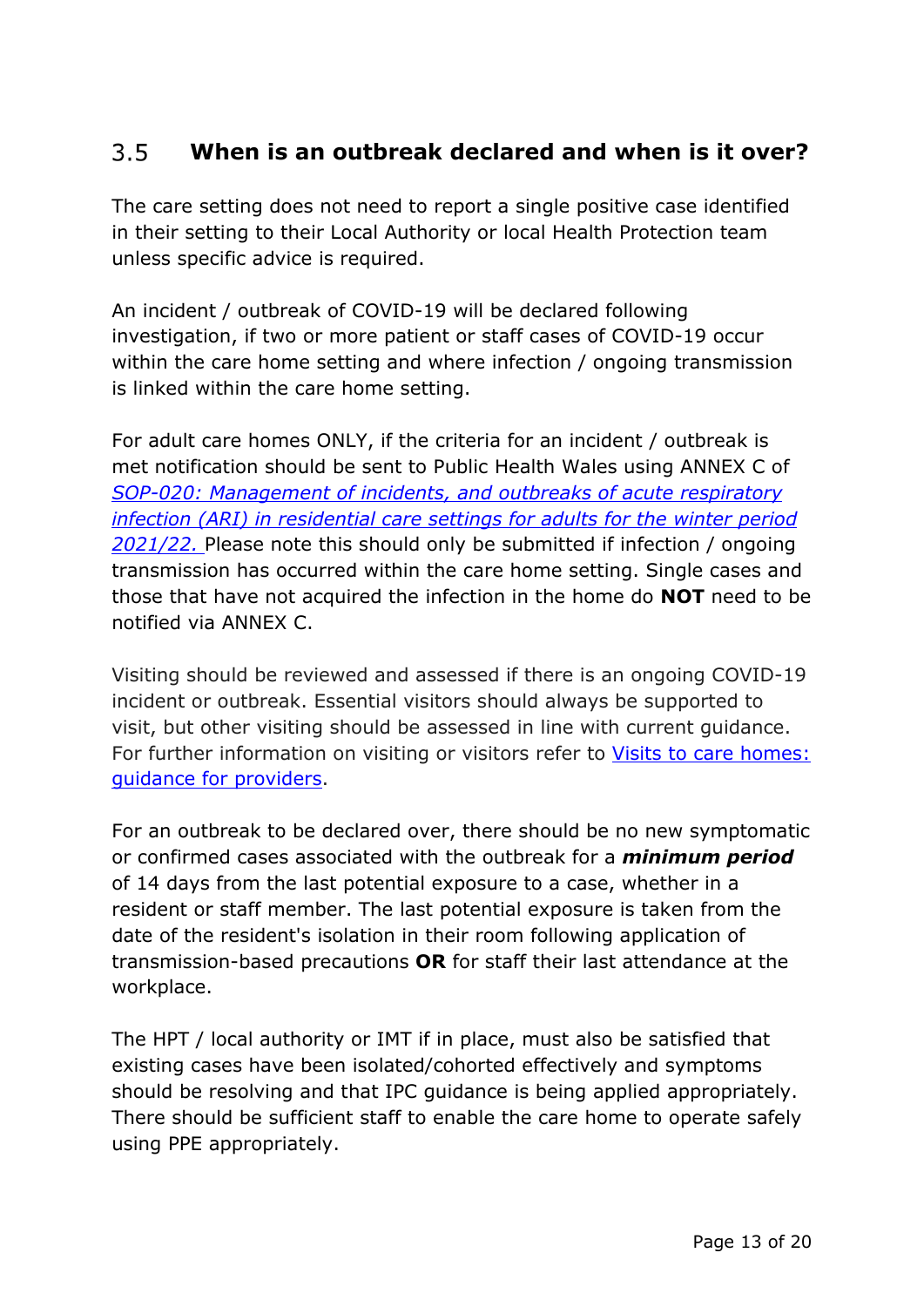The leading agency supporting the care home with the ongoing incident/outbreak will advise the care home when the incident can end.

If a single staff member is identified as positive for COVID 19, they need to be assessed to confirm whether this was acquired via community exposure or linked to the care home outbreak. The finding of a staff positive deemed to have been acquired away from the care home should not result in prolongation of the outbreak period in the care home.

#### <span id="page-13-0"></span>**Isolation of staff**  $3.6$

If a staff member has had a positive PCR result for SARS-CoV-2 then they should follow the current WG policy for Health and Social Care Workers [https://gov.wales/covid-19-contacts-guidance-health-and-social-care](https://gov.wales/covid-19-contacts-guidance-health-and-social-care-staff-html)[staff-html](https://gov.wales/covid-19-contacts-guidance-health-and-social-care-staff-html)

#### <span id="page-13-1"></span> $3.7$ **What to do if you have a symptomatic staff member**

If a staff member develops symptoms of COVID 19 the staff member should remain at home or if in the setting the staff member should leave the setting immediately. Staff members should be tested with a multiplex PCR for respiratory viruses, which includes influenza and SARS CoV-2 to be arranged through the local health board.

The staff member must continue with their isolation until they receive their PCR test result.

If the PCR comes back negative and their symptoms have resolved they can return to work. There is further guidance on when a symptomatic individual can return after infection [available here.](https://phw.nhs.wales/services-and-teams/harp/infection-prevention-and-control/guidance/recommended-time-to-keep-individuals-away-from-settings-english-july-2020/)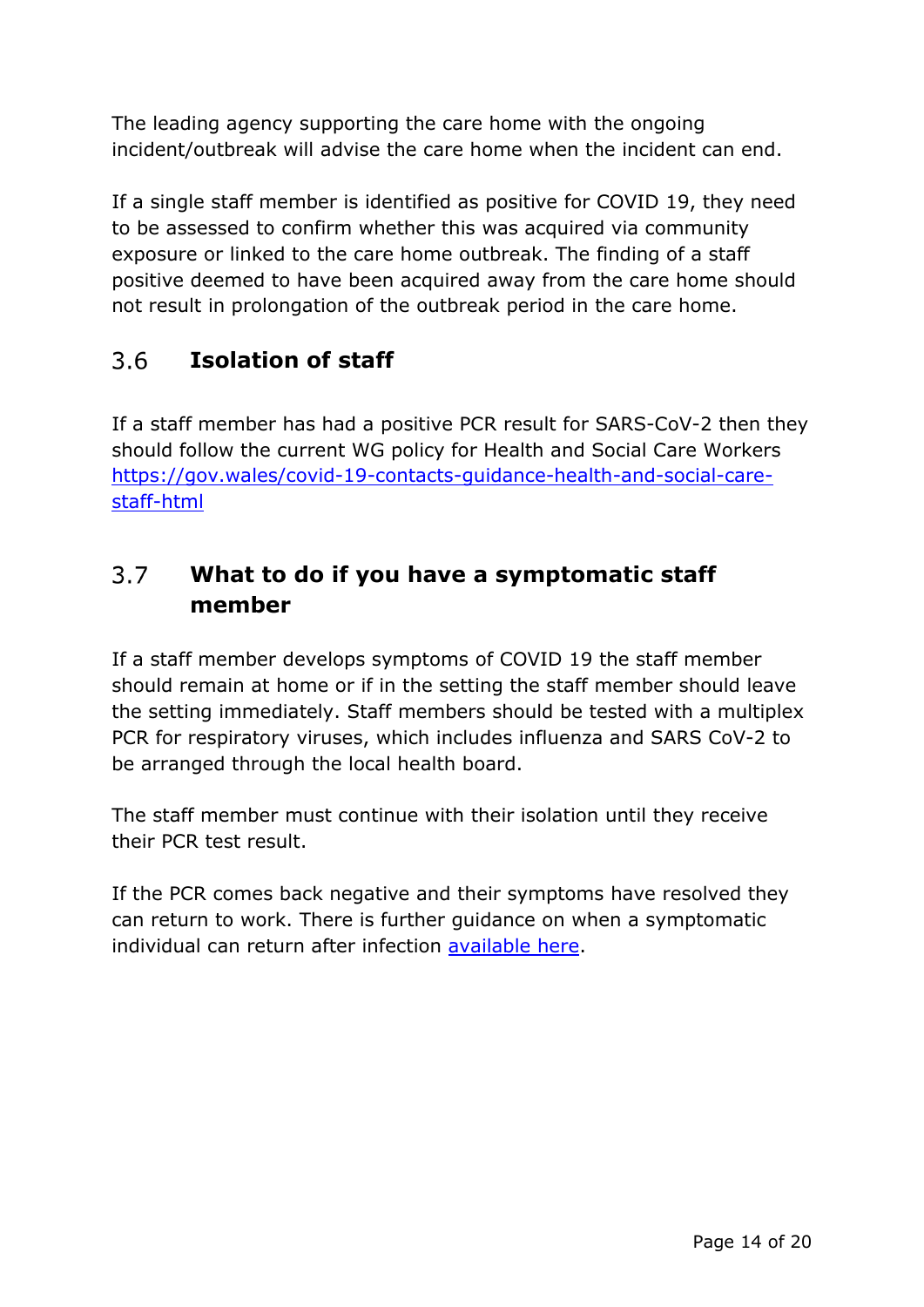#### <span id="page-14-0"></span> $3.8$ **What to do if a staff member has been identified as a contact of a positive case**

Individuals that have been identified as a contact of a positive case will be notified by the Test Trace and Protect (TTP).

### See WG Guidance on **COVID-19 contacts: guidance for health and social care staff** [here.](https://gov.wales/covid-19-contacts-guidance-health-and-social-care-staff-html)

If the staff member starts to feel unwell then they must leave the setting immediately and book a PCR test. The setting should follow the guidance [here.](https://content.govdelivery.com/attachments/UKWALES_CSSIW_INT/2021/08/06/file_attachments/1898826/Guidance-for-patient-service-user-facing-health-and-social-care-workers-following-potential-contact-with-COVID-19.pdf)

# <span id="page-14-1"></span>**4 Admission to Care Settings**

#### <span id="page-14-2"></span> $4.1$ **Admission from hospital to care settings**

This must be read in conjunction with [WG hospital discharge policy,](https://gov.wales/hospital-discharge-service-requirements-covid-19) and the COVID-19 specific step down policy: [covid-19-hospital-discharge](https://gov.wales/sites/default/files/publications/2021-12/covid-19-hospital-discharge-service-requirements-wales.pdf)[service-requirements-wales.pdf \(gov.wales\)](https://gov.wales/sites/default/files/publications/2021-12/covid-19-hospital-discharge-service-requirements-wales.pdf)

When accepting a new or existing admission from hospital, the setting needs to ensure that they have undertaken an appropriate risk assessment and that all infection prevention & control measures have been considered ahead of the planned transfer of care.

Where an individual has been admitted to hospital with no evidence of COVID-19 infection, is ready for the next stage of care and has received a negative test result for COVID-19, they can be discharged to an existing or new placement or package of care subject to the provider agreeing that the appropriate isolation and Personal Protective Equipment (PPE) arrangements are in place.

When a resident is due for discharge from hospital following an in-patient care episode, the requirement to self-isolate in the care home and for how long they self-isolate for will need to take the following into consideration:

• Whether the person to be admitted is fully vaccinated against COVID-19 i.e. has received a primary course of vaccine plus 2 weeks and booster if it is due.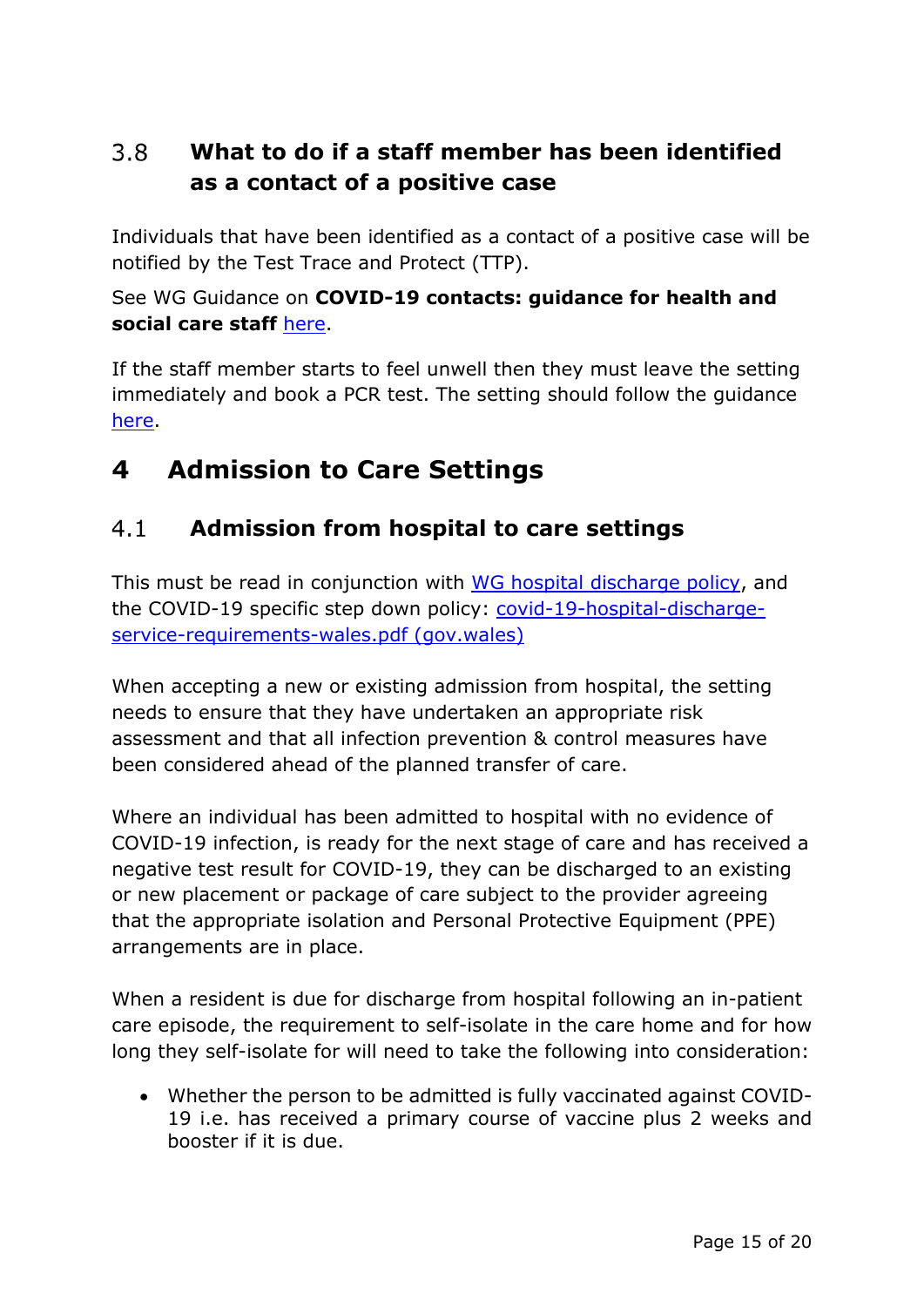- Whether they followed an elective / scheduled care pathway or an emergency / unscheduled care pathway during their hospital stay.
- Whether the person to be admitted has a known contact with a COVID-positive person, within the last 10 days.
- Whether the person to be admitted has any symptoms of COVID-19 disease at point of discharge.

Fully vaccinated individuals ready for discharge from hospital, should be allowed back to the care home if:

- they are asymptomatic and have received a negative test for COVID-19 pre-discharge as per WG hospital discharge policy
- the care provider has appropriate isolation and Personal Protective Equipment (PPE) arrangements in place,
- the individual can go into self-isolation until a LFD "test to release" at day 3. If negative at day 3 the individual can resume normal activities.
	- o Care Homes can choose not to require people to self-isolate on discharge from an elective / scheduled care pathway on the basis of a risk assessment.

Patients (other than those who are severely immunocompromised) who have had COVID-19 during admission will be defined as 'non-infectious' and may be discharged into social care settings without a subsequent requirement to self-isolate if all of the following apply:

- At least 10 days have elapsed since either (a) first onset of symptoms or (b) first positive Covid test;
- AND The patient has had resolution of fever for at least three days;
- AND The patient has experienced clinical improvement of symptoms other than fever
- AND a negative COVID-19 test pre-discharge, as per WG hospital discharge policy.

Discharge arrangements for severely immunocompromised patients should be subject to individualised discussion and assessment between clinical and microbiology teams.

#### <span id="page-15-0"></span> $4.2$ **Admission to a care setting from elsewhere**

Individuals may be placed or admitted to a care setting from their own home, the home of a relative or from another care setting.

Individuals requiring admission to a care home from their own home, the home of a relative or from another care setting should receive a risk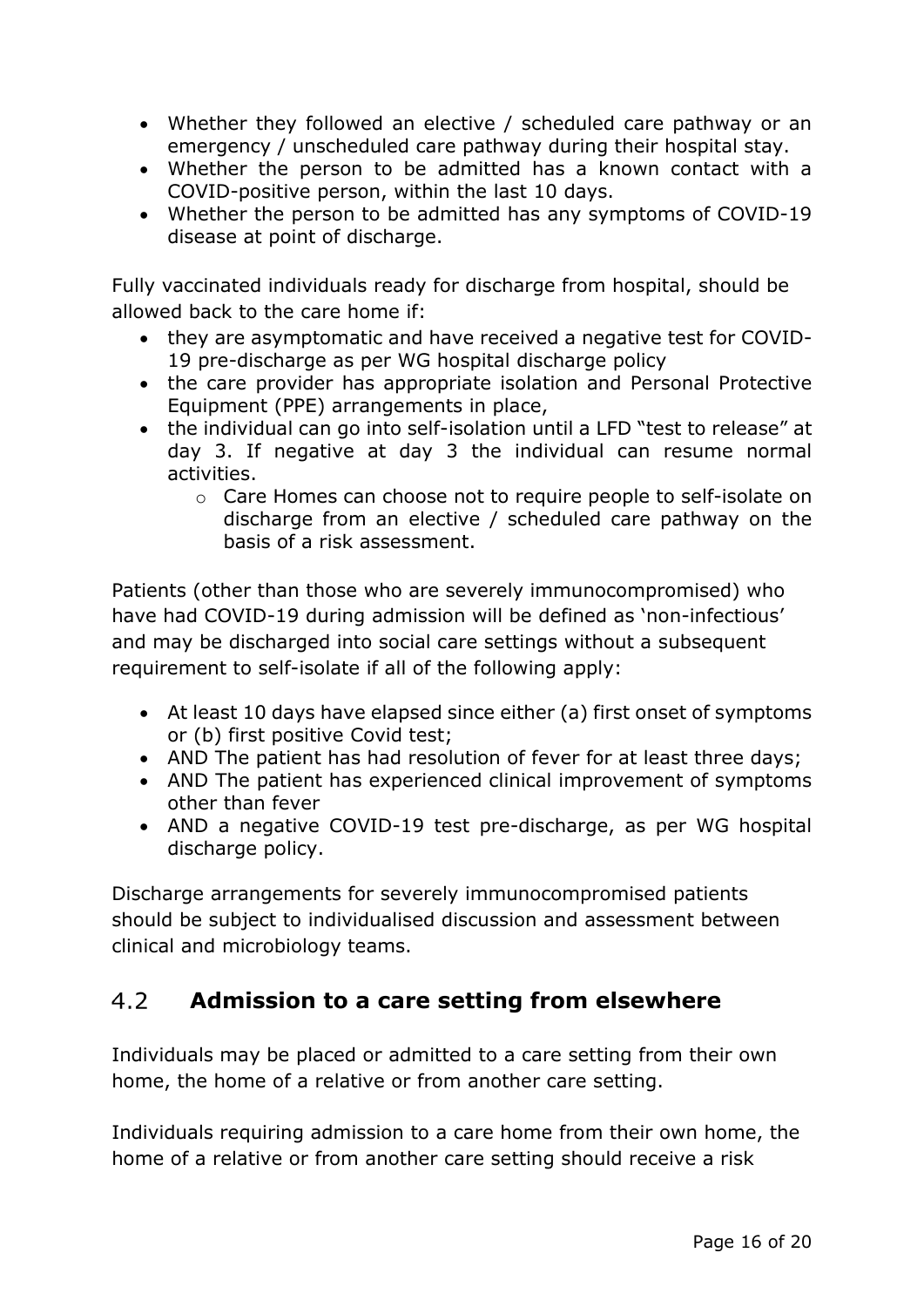assessment in regard to their infection risk, including for COVID-19 infection.

Individuals being admitted from the community will not need to complete a 10-day self-isolation period, if they satisfy the following requirements:

- They have no symptoms of COVID-19 disease.
- They are fully vaccinated i.e. have received a primary course of vaccine plus 2 weeks. Booster doses of vaccine should have been received if due.
- They have had no known contact with a COVID-positive person in the last 10 days.
- Have a negative COVID-19 test on admission.

If an individual has symptoms of COVID-19 or has tested positive, placement or admission could be delayed for 10 days or the care home could consider admitting into isolation if they have the facilities to do so.

If an individual is unvaccinated and requires admission to a care home, the care home will need to risk assess as to whether or not to require a 10 day self-isolation period for the individual.

Where urgent or emergency placements are required care homes should conduct a risk assessment and ensure that infection prevention and control measures are implemented proportionately.

The care home should also consider the following when accepting admissions:

- The COVID-19 status of the household / setting from which the individual to be admitted is coming from, also whether or not there is other history of infectious disease (e.g. Flu-like illness or diarrhoea and vomiting).
- The care home staff and resident vaccination uptake both COVID-19 including boosters and influenza vaccination.
- General Infection Prevention & Control measures, including PPE training, supplies and usage in the care home.
- Whether there are any outbreaks of infectious disease including COVID-19 at the receiving care home.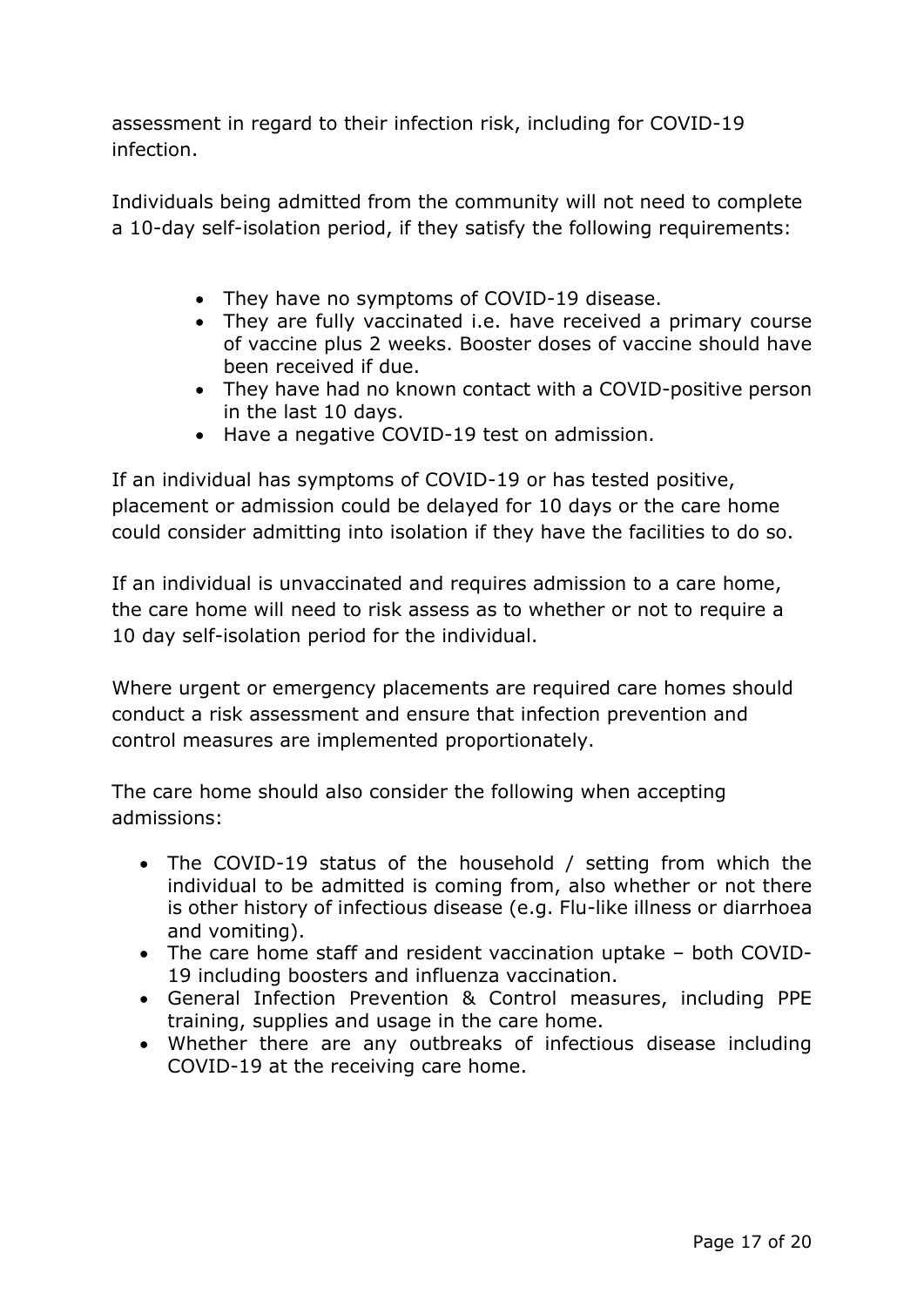# <span id="page-17-0"></span>**5 Supporting residents from care settings that require medical care**

If a resident is taken into hospital for urgent or essential treatment, please ensure you inform the hospital and the Welsh Ambulance Service prior to the appointment or transport if the resident is showing symptoms of COVID-19 or has tested positive and is still within their isolation period.

### <span id="page-17-1"></span>**5.1 Attending hospital for routine outpatient care or treatment**

It is important that residents who are required to attend routine appointments are supported to do so.

Where a resident attends for a routine appointment in a 'COVID-free (also referred to as green or low risk) area of a hospital, there is no requirement for isolation when they return to the care setting.

### <span id="page-17-2"></span>**5.2 Attending hospital accident and emergency departments**

Where a resident has been assessed in a setting reserved for non-COVID-19 suspected patients, they may return to the residential setting and will not need to isolate.

Where a resident has been assessed or treated in an environment where COVID-19 patients were also being treated or where the risk of exposure to COVID 19 patients during the hospital visit is unknown the following needs to be considered:

- Whether the resident is fully vaccinated against COVID-19.
- Is asymptomatic

These individuals may return to the care home, self-isolation recommended at care home with LFD test on day 3. Self-isolation ends on day 3 if negative LFD result.

Residents returning from assessment in hospital need to be monitored for symptoms of infection – if they develop symptoms they should be isolated and tested by multiplex PCR for respiratory viruses including SARS CoV-2.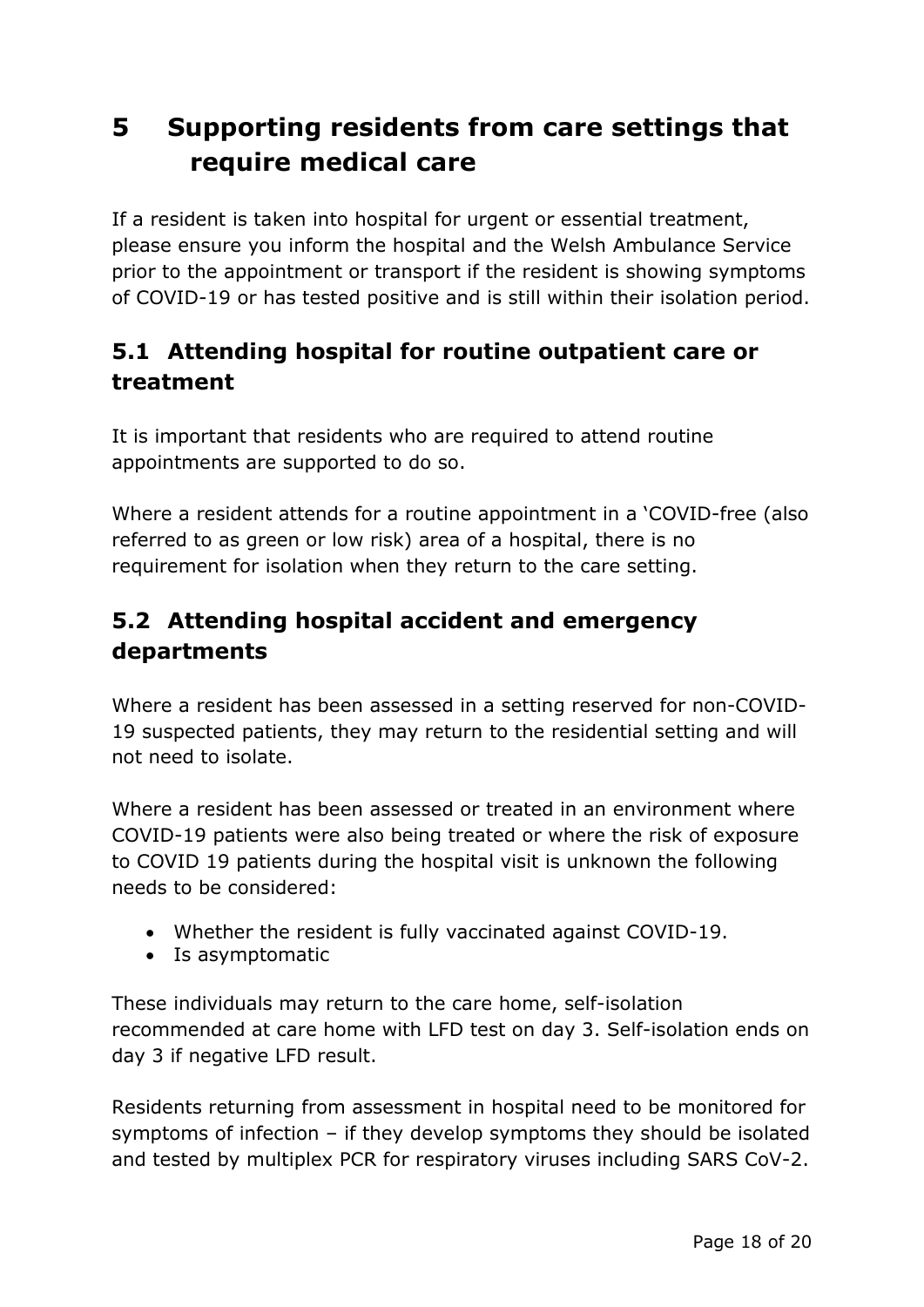If the resident has not been vaccinated they will need to isolate upon return to the care setting for 10 days. Consideration can be given to a risk assessed approach whereby close monitoring for symptoms and a test to release could allow earlier return to normal activities in this group too – care home providers can undertake individual assessment of individual risk in the context of their own set ups.

# <span id="page-18-0"></span>**6 Staff testing**

All frontline social care staff need to follow current Welsh Government testing requirements. Staff must register their LFD test results via the online tool. If it is a negative test result they can attend work using the usual IPC measures/precautions but if it is a positive result they will need to self-isolate and follow Welsh Government guidance for health and care workers:

[COVID-19 contacts: guidance for health and social care staff \[HTML\] |](https://gov.wales/covid-19-contacts-guidance-health-and-social-care-staff-html)  [GOV.WALES](https://gov.wales/covid-19-contacts-guidance-health-and-social-care-staff-html)

Care setting must ensure that they are following the most up to date testing guidance set out by Welsh Government.

[Care homes testing policy \[HTML\] | GOV.WALES](https://gov.wales/testing-process-care-homes-covid-19-html#section-43096)

<https://gov.wales/social-care-alert-levels-covid-19-testing-guidance>

[https://gov.wales/sites/default/files/publications/2021-10/health-and](https://gov.wales/sites/default/files/publications/2021-10/health-and-social-care-testing-flow-charts.pdf)[social-care-testing-flow-charts.pdf](https://gov.wales/sites/default/files/publications/2021-10/health-and-social-care-testing-flow-charts.pdf)

Managers should ensure that care home staff are updated on any changes to the testing procedures and ensure that all staff are adequately training.